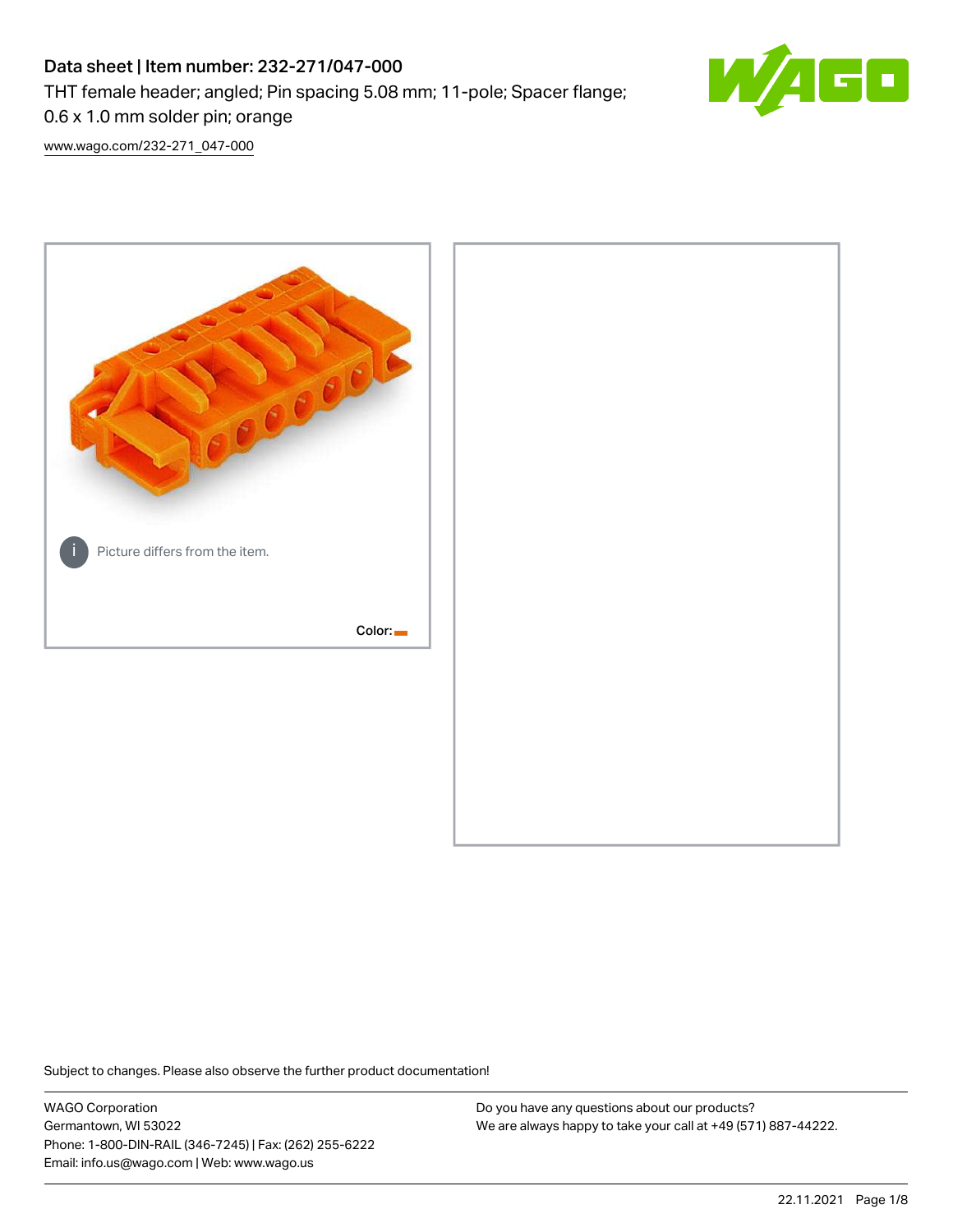



L = pole no. x pin spacing

 $L_1 = L + 3$  mm

 $L_2 = L + 8.8$  mm

 $L_3 = L + 14.8$  mm

2- to 3-pole female connectors – one latch only

# Item description

**Horizontal or vertical PCB mounting via straight or angled solder pins** 

Subject to changes. Please also observe the further product documentation! For board-to-board and board-to-wire connections

WAGO Corporation Germantown, WI 53022 Phone: 1-800-DIN-RAIL (346-7245) | Fax: (262) 255-6222 Email: info.us@wago.com | Web: www.wago.us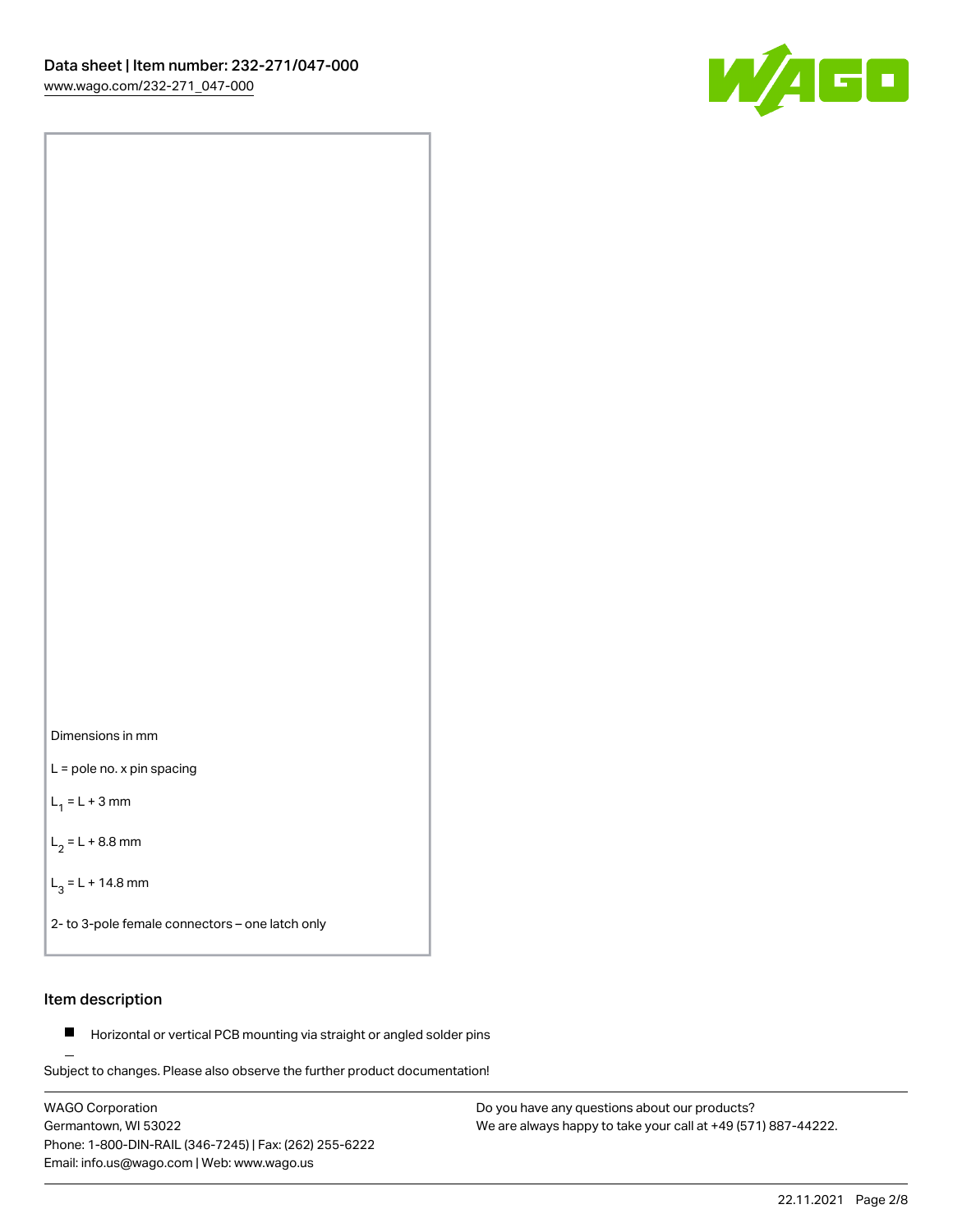

- For board-to-board and board-to-wire connections
- $\blacksquare$ Touch-proof PCB outputs
- $\blacksquare$ Easy-to-identify PCB inputs and outputs
- $\blacksquare$ With coding fingers

# Data **Notes**

| Safety information 1 | The <i>MCS – MULTI CONNECTION SYSTEM</i> includes connectors<br>without breaking capacity in accordance with DIN EN 61984. When<br>used as intended, these connectors must not be connected<br>/disconnected when live or under load. The circuit design should<br>ensure header pins, which can be touched, are not live when<br>unmated. |
|----------------------|--------------------------------------------------------------------------------------------------------------------------------------------------------------------------------------------------------------------------------------------------------------------------------------------------------------------------------------------|
| Variants:            | Other pole numbers<br>3.8 mm pin projection for male headers with straight solder pins<br>Gold-plated or partially gold-plated contact surfaces<br>Other versions (or variants) can be requested from WAGO Sales or<br>configured at https://configurator.wago.com/                                                                        |

# Electrical data

# IEC Approvals

| Ratings per                 | IEC/EN 60664-1                                                        |
|-----------------------------|-----------------------------------------------------------------------|
| Rated voltage (III / 3)     | 320 V                                                                 |
| Rated surge voltage (III/3) | 4 <sub>k</sub> V                                                      |
| Rated voltage (III/2)       | 320 V                                                                 |
| Rated surge voltage (III/2) | 4 <sub>k</sub> V                                                      |
| Nominal voltage (II/2)      | 630 V                                                                 |
| Rated surge voltage (II/2)  | 4 <sub>kV</sub>                                                       |
| Rated current               | 12A                                                                   |
| Legend (ratings)            | $(III / 2)$ $\triangle$ Overvoltage category III / Pollution degree 2 |

# UL Approvals

| Approvals per                  | UL 1059 |
|--------------------------------|---------|
| Rated voltage UL (Use Group B) | 300 V   |
| Rated current UL (Use Group B) | 15 A    |
| Rated voltage UL (Use Group D) | 300 V   |
| Rated current UL (Use Group D) | 10 A    |

Subject to changes. Please also observe the further product documentation!

| <b>WAGO Corporation</b>                                | Do you have any questions about our products?                 |
|--------------------------------------------------------|---------------------------------------------------------------|
| Germantown, WI 53022                                   | We are always happy to take your call at +49 (571) 887-44222. |
| Phone: 1-800-DIN-RAIL (346-7245)   Fax: (262) 255-6222 |                                                               |
| Email: info.us@wago.com   Web: www.wago.us             |                                                               |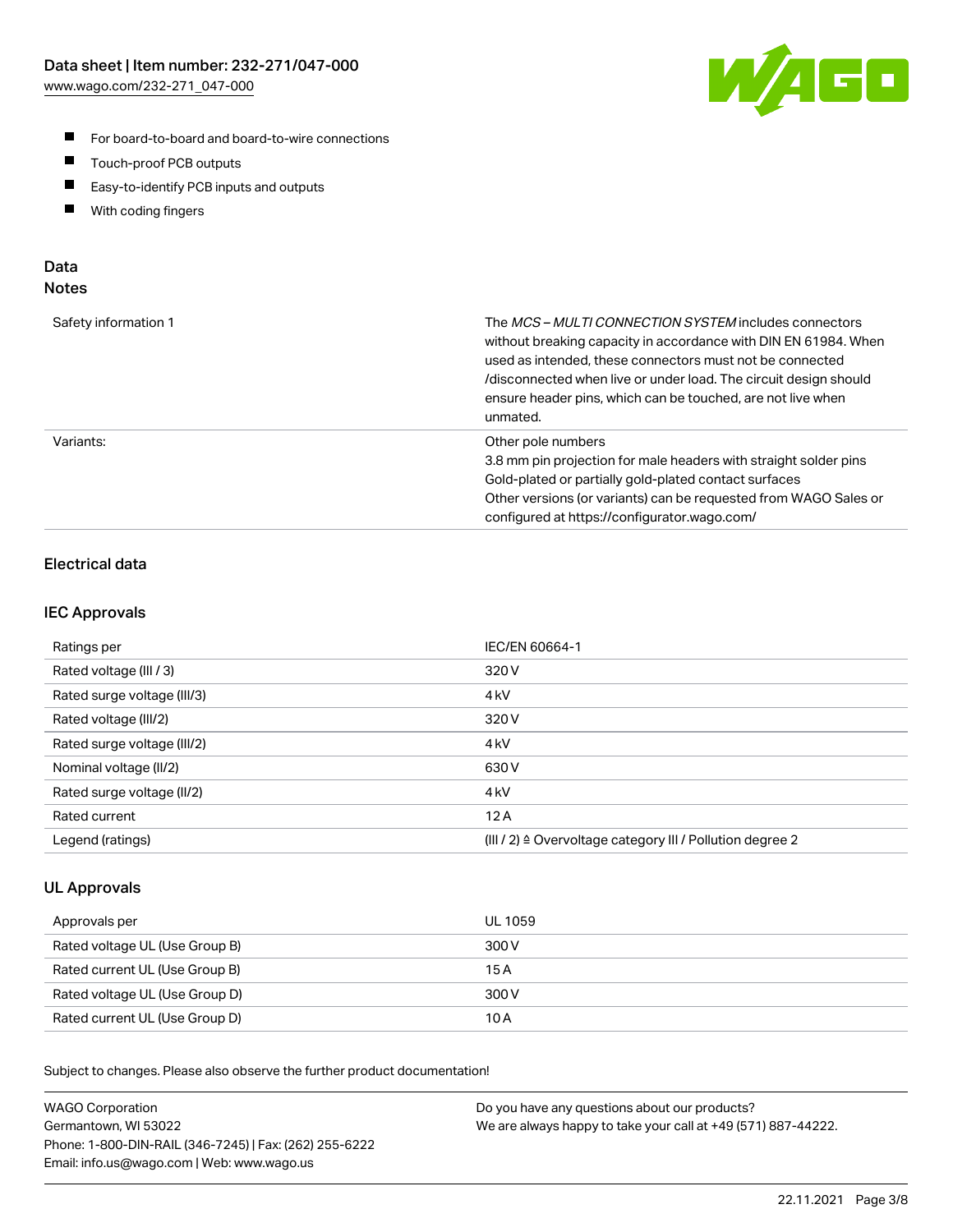WAGO

# Ratings per UL

| Rated voltage UL 1977 | soo v<br>วบบ<br>. |
|-----------------------|-------------------|
| Rated current UL 1977 | --                |
|                       | . J <i>r</i>      |

# CSA Approvals

| Approvals per                   | CSA   |
|---------------------------------|-------|
| Rated voltage CSA (Use Group B) | 300 V |
| Rated current CSA (Use Group B) | 15 A  |
| Rated voltage CSA (Use Group D) | 300 V |
| Rated current CSA (Use Group D) | 10 A  |

### Connection data

| Total number of potentials |  |
|----------------------------|--|
| Number of connection types |  |
| Number of levels           |  |

### Connection 1

| Number of poles | . . |
|-----------------|-----|
|                 |     |

# Physical data

| Pin spacing                          | 5.08 mm / 0.2 inch         |
|--------------------------------------|----------------------------|
| Width                                | 70.68 mm / 2.783 inch      |
| Height                               | 16.6 mm / 0.654 inch       |
| Height from the surface              | 11.6 mm / 0.457 inch       |
| Depth                                | 18.25 mm / 0.719 inch      |
| Solder pin length                    | $5 \,\mathrm{mm}$          |
| Solder pin dimensions                | $0.6 \times 1$ mm          |
| Drilled hole diameter with tolerance | $1.3$ <sup>(+0.1)</sup> mm |

# Mechanical data

| Mounting type | Mounting flange             |
|---------------|-----------------------------|
| Mounting type | Flush feed-through mounting |
|               | Panel mounting              |

Subject to changes. Please also observe the further product documentation!

| <b>WAGO Corporation</b>                                | Do you have any questions about our products?                 |
|--------------------------------------------------------|---------------------------------------------------------------|
| Germantown, WI 53022                                   | We are always happy to take your call at +49 (571) 887-44222. |
| Phone: 1-800-DIN-RAIL (346-7245)   Fax: (262) 255-6222 |                                                               |
| Email: info.us@wago.com   Web: www.wago.us             |                                                               |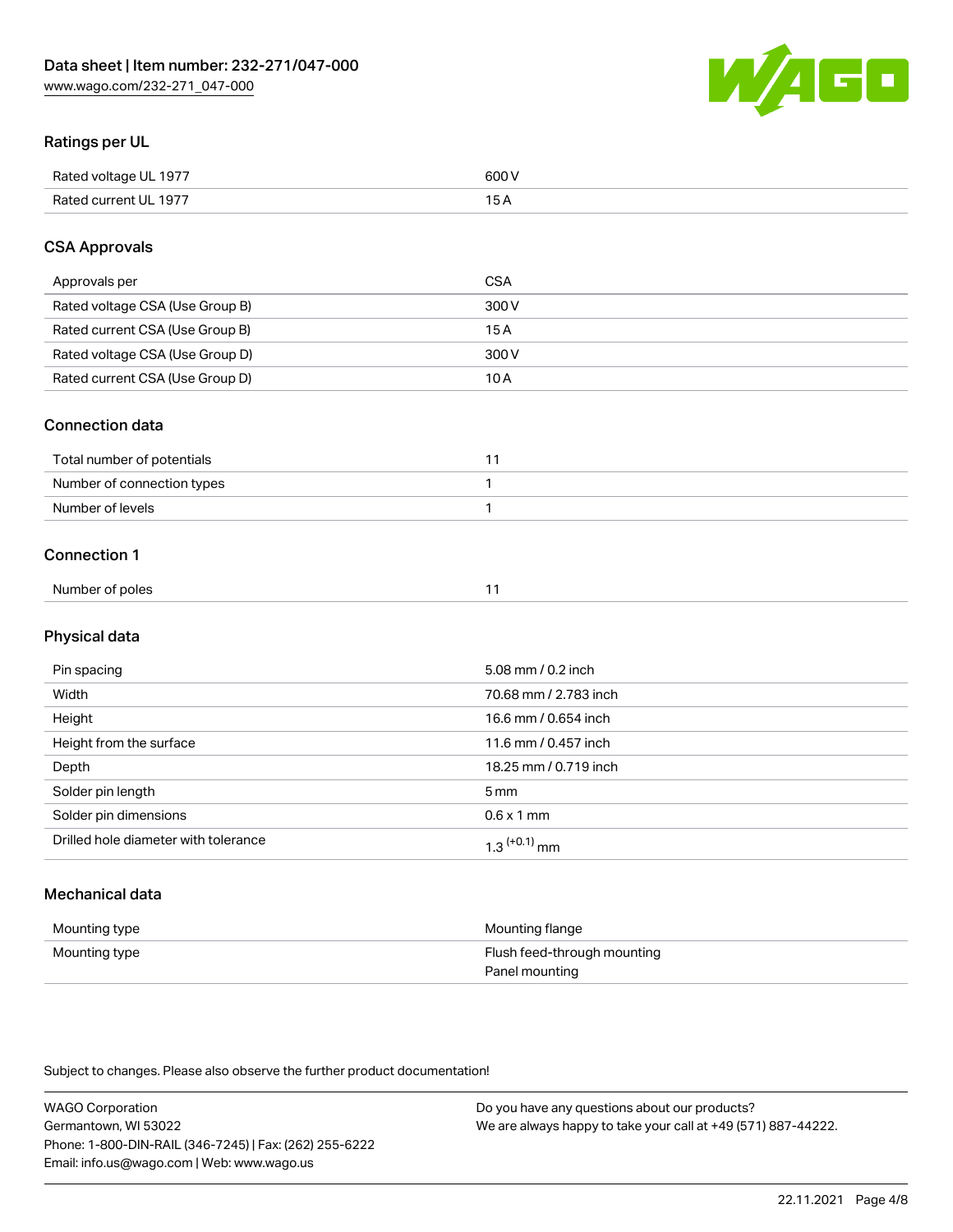

#### Plug-in connection

| Contact type (pluggable connector) | Female header |
|------------------------------------|---------------|
| Connector (connection type)        | for PCB       |
| Mismating protection               | No            |
| Mating direction to the PCB        | 0°            |
| Locking of plug-in connection      | Without       |

# PCB contact

| PCB Contact                         | THT                                        |
|-------------------------------------|--------------------------------------------|
| Solder pin arrangement              | over the entire female connector (in-line) |
| Number of solder pins per potential |                                            |

#### Material data

| Color                       | orange           |
|-----------------------------|------------------|
| Material group              |                  |
| Insulation material         | Polyamide (PA66) |
| Flammability class per UL94 | V <sub>0</sub>   |
|                             |                  |
| Contact material            | Copper alloy     |
| Contact plating             | tin-plated       |
| Fire load                   | 0.185 MJ         |

#### Environmental requirements

### Commercial data

| PU (SPU)              | 25 Stück      |
|-----------------------|---------------|
| Packaging type        | box           |
| Country of origin     | DE.           |
| <b>GTIN</b>           | 4050821627852 |
| Customs tariff number | 85366990990   |

# Approvals / Certificates

#### Ship Approvals

**Certificate** 

Subject to changes. Please also observe the further product documentation!

WAGO Corporation Germantown, WI 53022 Phone: 1-800-DIN-RAIL (346-7245) | Fax: (262) 255-6222 Email: info.us@wago.com | Web: www.wago.us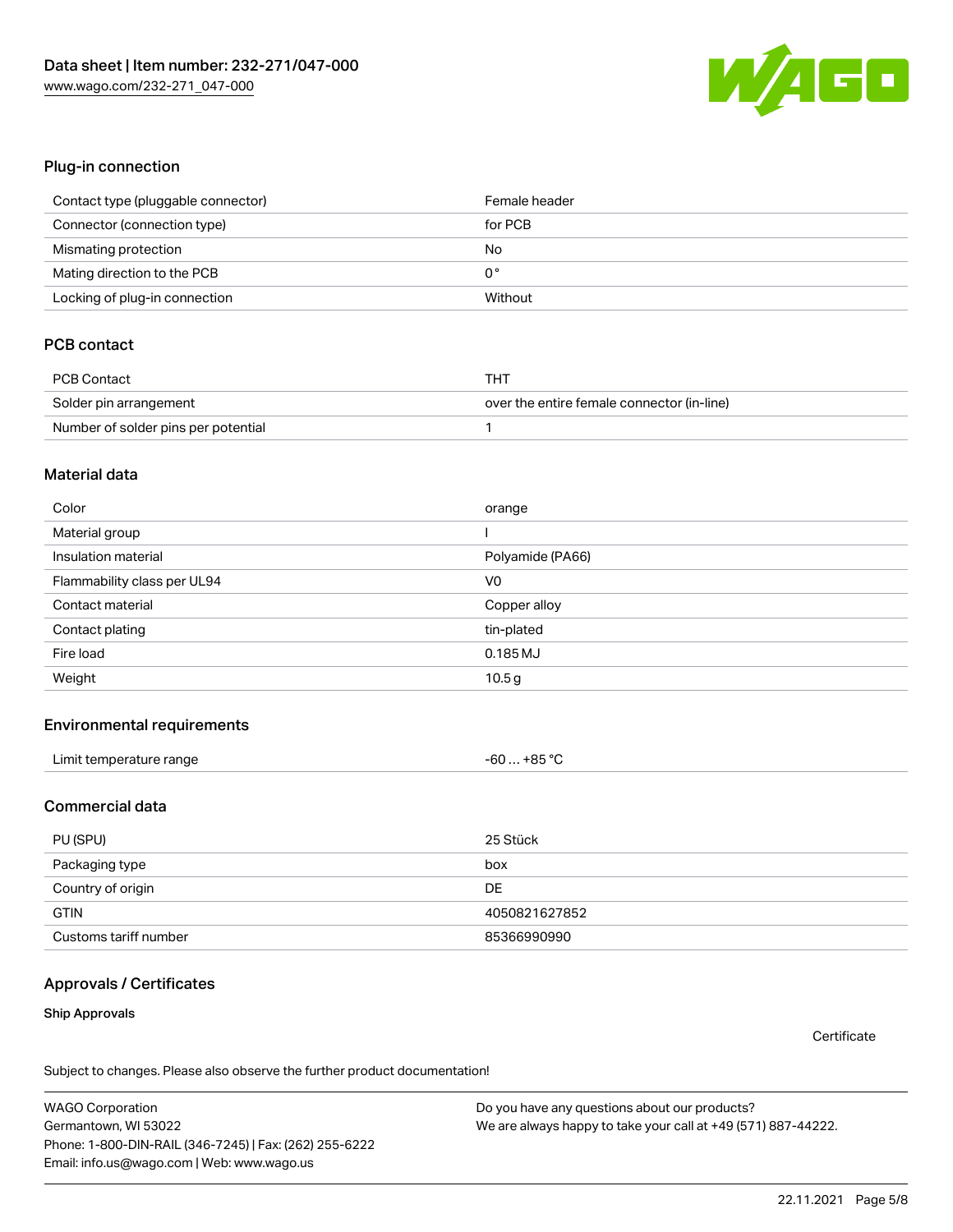# Data sheet | Item number: 232-271/047-000

[www.wago.com/232-271\\_047-000](http://www.wago.com/232-271_047-000)



| Logo                | Approval                                                | <b>Additional Approval Text</b> | name                                |
|---------------------|---------------------------------------------------------|---------------------------------|-------------------------------------|
| ABS                 | <b>ABS</b><br>American Bureau of Shipping               | $\overline{\phantom{a}}$        | $19 -$<br>HG15869876-<br><b>PDA</b> |
| <b>BUNEAU</b>       | BV<br>Bureau Veritas S.A.                               | IEC 60998                       | 11915/D0 BV                         |
|                     | <b>DNV GL</b><br>Det Norske Veritas, Germanischer Lloyd | $\overline{\phantom{a}}$        | TAE 000016Z                         |
| <b>UL-Approvals</b> |                                                         |                                 |                                     |
| Logo                |                                                         |                                 | Certificate                         |
|                     | Approval                                                | <b>Additional Approval Text</b> | name                                |
|                     | UL<br>UL International Germany GmbH                     | <b>UL 1977</b>                  | E45171                              |

# Counterpart

Item no.231-641 Male connector; 11-pole; Pin spacing 5.08 mm ; orange [www.wago.com/231-641](https://www.wago.com/231-641)

# Optional accessories

Email: info.us@wago.com | Web: www.wago.us

#### Testing accessories

| Testing accessories                                                                                                        |                                                                            |                                                               |                      |          |
|----------------------------------------------------------------------------------------------------------------------------|----------------------------------------------------------------------------|---------------------------------------------------------------|----------------------|----------|
| Item no.: 231-661<br>Test plugs for female connectors; for 5 mm and 5.08 mm pin spacing; 2,50 mm <sup>2</sup> ; light gray |                                                                            |                                                               | www.wago.com/231-661 |          |
| <b>Downloads</b><br><b>Documentation</b>                                                                                   |                                                                            |                                                               |                      |          |
| <b>Additional Information</b>                                                                                              |                                                                            |                                                               |                      |          |
| Technical explanations                                                                                                     |                                                                            | 2019 Apr 3                                                    | pdf                  | Download |
|                                                                                                                            | Subject to changes. Please also observe the further product documentation! |                                                               |                      |          |
| <b>WAGO Corporation</b>                                                                                                    |                                                                            | Do you have any questions about our products?                 |                      |          |
| Germantown, WI 53022                                                                                                       |                                                                            | We are always happy to take your call at +49 (571) 887-44222. |                      |          |
|                                                                                                                            | Phone: 1-800-DIN-RAIL (346-7245)   Fax: (262) 255-6222                     |                                                               |                      |          |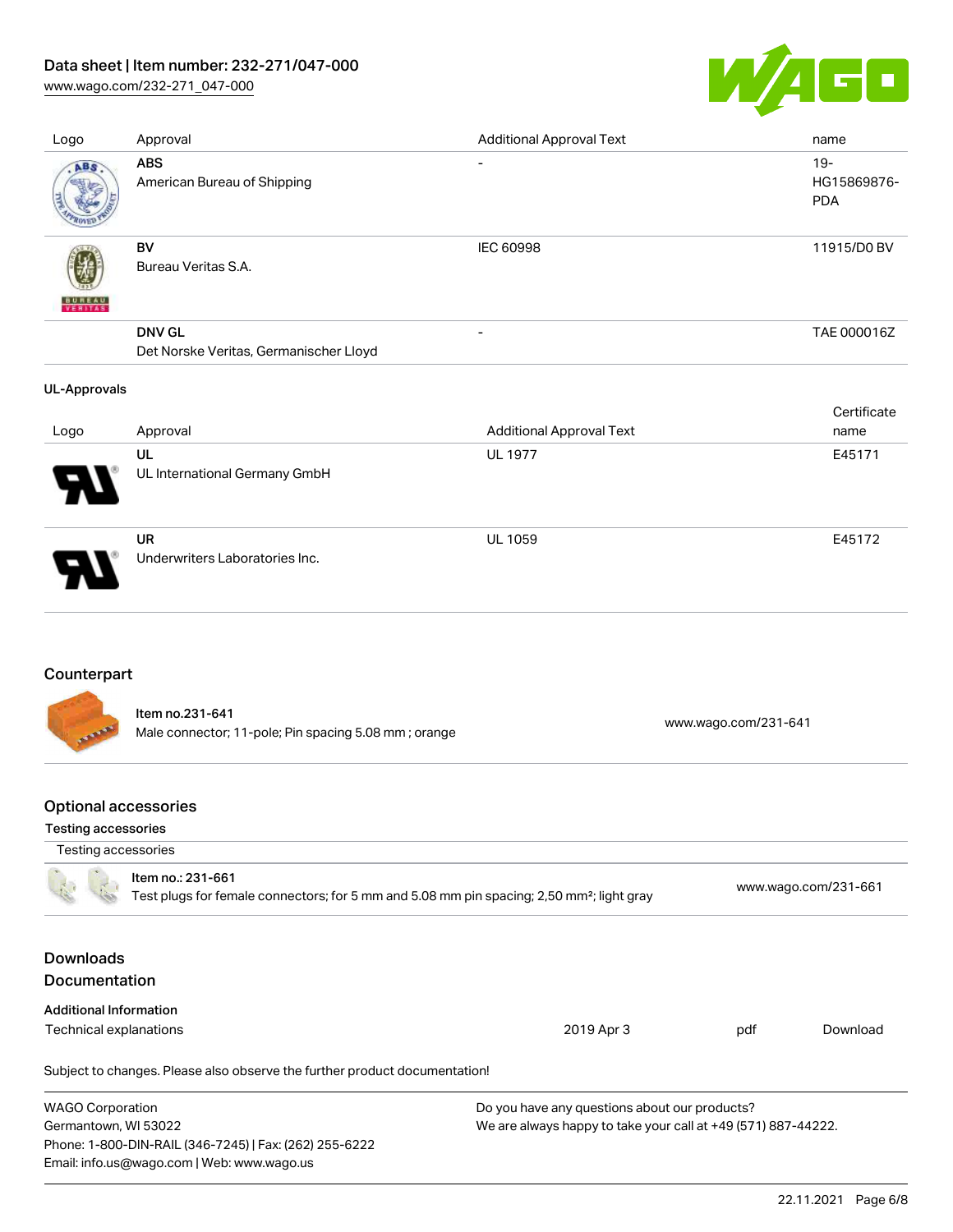

# CAD files

#### PCB Design

| Symbol and Footprint 232-271/047-000                                                                                                                                   | <b>URL</b> | Download |
|------------------------------------------------------------------------------------------------------------------------------------------------------------------------|------------|----------|
| CAx data for your PCB design, consisting of "schematic symbols and PCB footprints",<br>allow easy integration of the WAGO component into your development environment. |            |          |
| Supported formats:                                                                                                                                                     |            |          |
| H.<br>Accel EDA 14 & 15                                                                                                                                                |            |          |
| Altium 6 to current version<br>H                                                                                                                                       |            |          |
| П<br>Cadence Allegro                                                                                                                                                   |            |          |
| DesignSpark                                                                                                                                                            |            |          |
| Eagle Libraries                                                                                                                                                        |            |          |
| ш<br>KiCad                                                                                                                                                             |            |          |
| Mentor Graphics BoardStation                                                                                                                                           |            |          |
| П<br>Mentor Graphics Design Architect                                                                                                                                  |            |          |
| Mentor Graphics Design Expedition 99 and 2000                                                                                                                          |            |          |
| П<br>OrCAD 9.X PCB and Capture                                                                                                                                         |            |          |
| PADS PowerPCB 3, 3.5, 4.X, and 5.X<br>H                                                                                                                                |            |          |
| PADS PowerPCB and PowerLogic 3.0<br>Ш                                                                                                                                  |            |          |
| PCAD 2000, 2001, 2002, 2004, and 2006<br>Ш                                                                                                                             |            |          |
| Pulsonix 8.5 or newer<br>$\blacksquare$                                                                                                                                |            |          |
| ш<br><b>STL</b>                                                                                                                                                        |            |          |
| 3D STEP                                                                                                                                                                |            |          |
| <b>TARGET 3001!</b>                                                                                                                                                    |            |          |
| View Logic ViewDraw                                                                                                                                                    |            |          |
| Ш<br>Quadcept                                                                                                                                                          |            |          |
| Zuken CadStar 3 and 4                                                                                                                                                  |            |          |
| Zuken CR-5000 and CR-8000                                                                                                                                              |            |          |
|                                                                                                                                                                        |            |          |

PCB Component Libraries (EDA), PCB CAD Library Ultra Librarian

#### Environmental Product Compliance

#### Compliance Search

Environmental Product Compliance 232-271/047-000

Subject to changes. Please also observe the further product documentation!

WAGO Corporation Germantown, WI 53022 Phone: 1-800-DIN-RAIL (346-7245) | Fax: (262) 255-6222 Email: info.us@wago.com | Web: www.wago.us